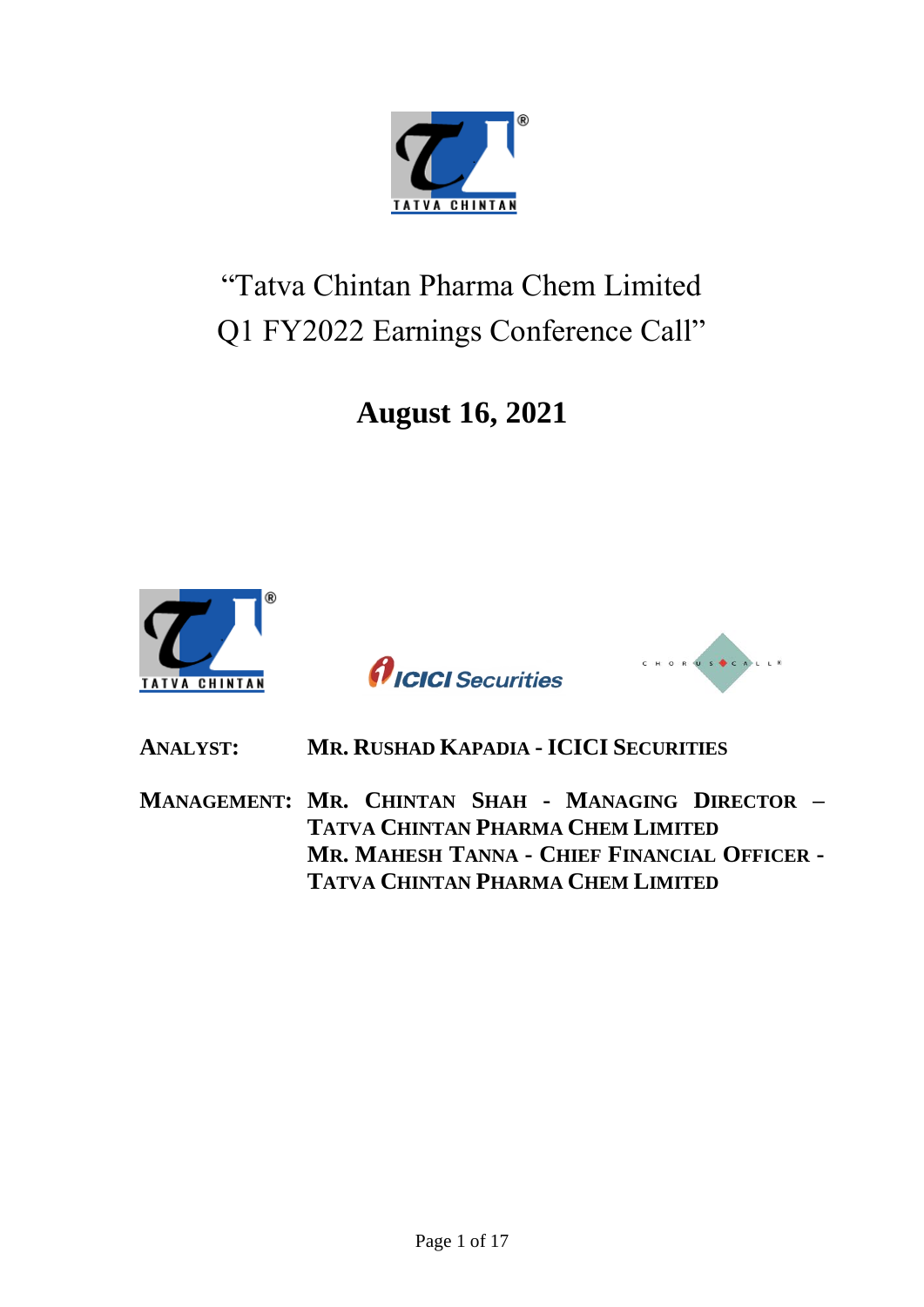

- **Moderator**: Ladies and gentlemen good day and welcome to the Tatva Chintan Q1 FY2022 Earnings Conference Call hosted by ICICI Securities. As a reminder, all participant lines will be in the listen-only mode and there will be an opportunity for you to ask questions after the presentation concludes. Should you need assistance during the conference call, please signal an operator by pressing "\*" then "0" on your touchtone phone. Please note that this conference is being recorded. I now hand the conference over to Mr. Rushad Kapadia from ICICI Securities Limited. Thank you and over to you!
- **Rushad Kapadia**: Thank you Standford. Good evening ladies and gentleman and welcome to the Tatva Chintan Pharma Chem Limited Q1 FY2022 results conference call. We have with us from the management Mr. Chintan Shah, Managing Director and Mr. Mahesh Tanna, Chief Financial Officer. So without further delay, I would now like to handover the floor to Mr. Chintan Shah for his opening comments. Thank you and over to you!
- **Chintan Shah:** Thank you Rushad. Good afternoon everyone. We heartily welcome you all to the maiden earnings call of Tatva Chintan Pharma Chem Limited. First of all I would hope that you and all your family members are safe and keeping well. During this COVID pandemic times, I am sure you all are taking the necessary precautions to keep safe. At Tatva Chintan, we have been maintaining the utmost hygiene norms and following all governmental regulations, in all our facilities. For us employee health and well being is paramount.

Now on to business updates, as you all are aware this is our first call after our IPO in July 2021. Our IPO was oversubscribed more than 182 times, a result of investor support and confidence in the company. We at Tatva Chintan are always on the lookout for opportunities to take the company to next level while maintaining a clear emphasis on long-term development with sustainable safe and green chemistry with strong focus on our R&D capabilities. It is a source of pride to see our employees' devotion and dedication to serving our stakeholders in these trying times. I am grateful to our team, our customers, our board of directors and all our well wishers for putting that confidence and believing in us.

For the benefit of new investors on the conference call, I will provide a quick overview of our company, our product facilities and our long-term strategy for the company. Furthermore, Mr. Mahesh Tanna our CFO will join me today to discuss the financial performance of the company.

We are manufacturer of specialty chemicals having four product categories. We manufacture a broad range of structure-directing agents (SDA). Our company is the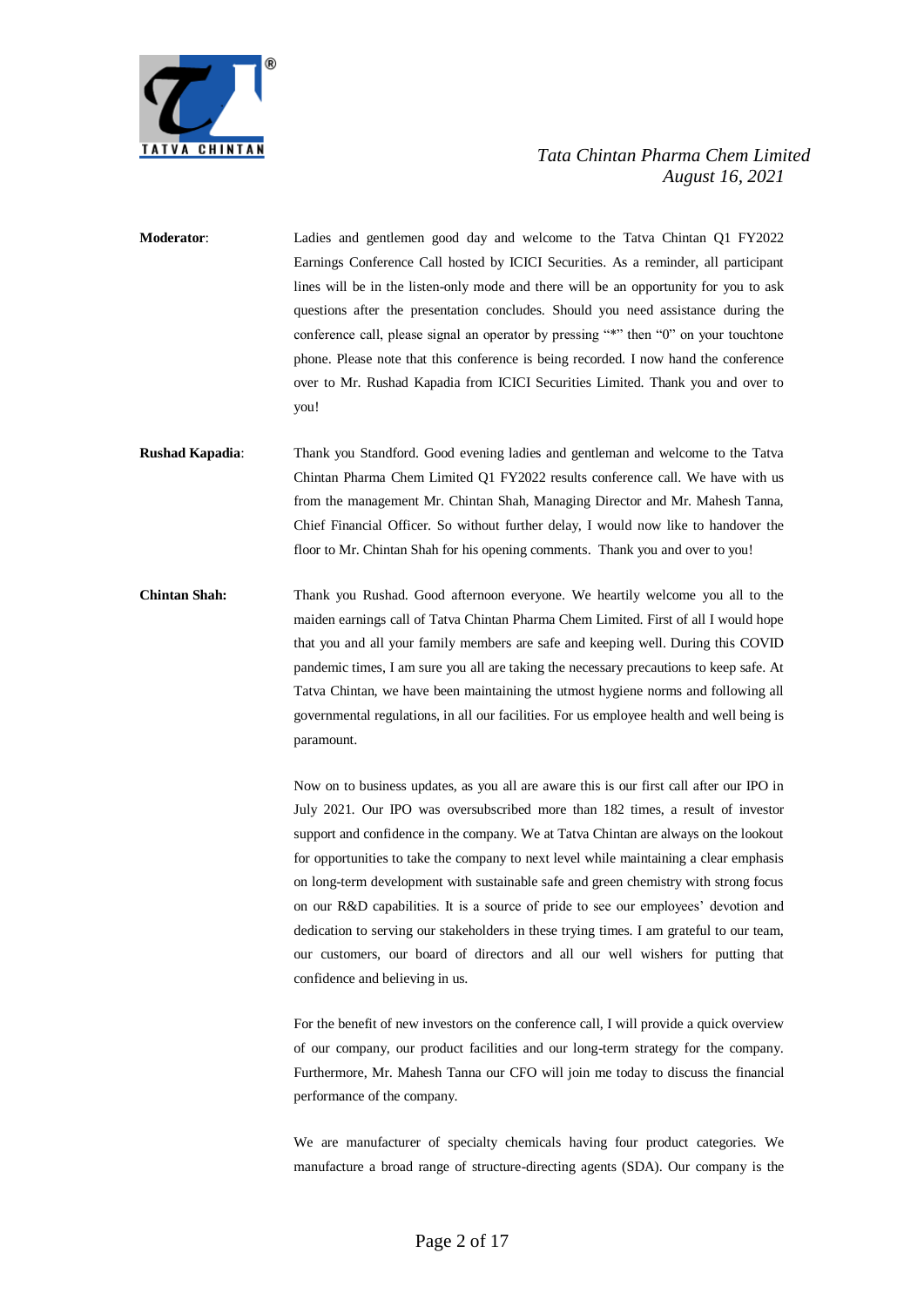

largest and only commercial manufacturer of SDAs for Zeolites in India and the second largest globally. Zeolites have varied applications, including as catalyst and absorbents. Zeolites have proven to be active for the selective catalytic reduction, which is currently considered as one of the most preferred technologist for emission control in automotive and other applications. We are one of the largest producers of phase transfer catalyst (PTC) in India as well as one of the leading manufacturers across the globe. We are the only manufacturer of electrolyte salts for supercapacitor batteries in India. Supercapacitor batteries have varied applications in high energy storage devices for hybrid EV vehicles and solar energy storage devices.

We also make pharmaceutical and agrochemical intermediates and other specialty chemicals (PASC), which also include glyme where we are the only commercial manufacturer in India. We believe that our extensive manufacturing capacities, consistent growth initiatives, experienced management, global footprint, and high quality products distinguished us as a trustworthy provider of niche products.

Now coming to our manufacturing facilities, our company operates through two manufacturing facilities situated at Ankleshwar and Dahej. The Ankleshwar manufacturing facility and Dahej facility, which were established in 1996 and 2017 respectively. In addition, we continuously strive to improve our processes and infrastructure to help reduce our impact on the environment. In this regard, we undertake various green chemistry processes, such as electrolysis. Also, our Ankleshwar facility has been converted to zero liquid discharge facility in 2020. Our green chemistry is based on the principals of clean chemistry, minimum requirement of auxiliary substances, minimum waste &by-products, and safe chemistry.

I would now like to talk briefly about our R&D facility:

We have a dedicated R&D facility that is recognized by the Department of Scientific and Industrial Research (DSIR), Government of India at Vadodara,Gujarat with a stateof-the-art research and development infrastructure. Our R&D efforts are mainly focused on development of new products, improvement of our existing production processes, adoption of advanced production technologies and improvement of quality of our existing products. We believe that these capabilities enable us to explore among others, green and continuous flow chemistry processes which may give us a competitive edge in the future. Of the products developed in the last 10 years, 85 products have been successfully commercialized so far.

We serve clients in India and also export to over 25 countries, including United States of America, China, Germany, Japan, South Africa, and United Kingdom. Additionally, we have two wholly owned subsidiaries in USA and Europe to facilitate our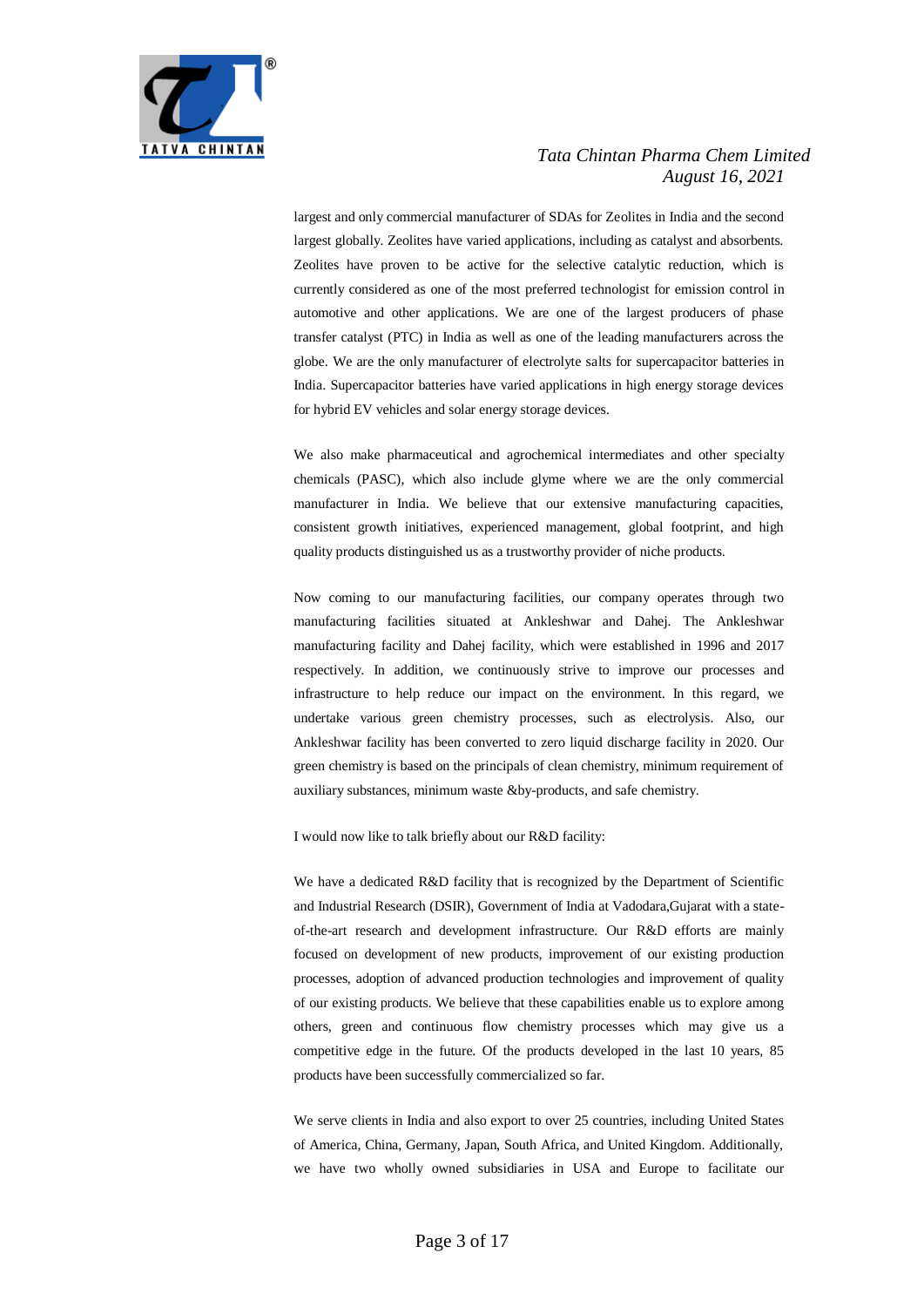

international operations. Our product portfolio's diverse applications have enabled us to develop a large client base across variety of industries.

Now, where do we go from here, I think we are well-positioned to exploit the widespread growth opportunities, especially in green chemistry. Some steps, we think are our top priorities in coming few years are:

- While we plan to continue strengthening our current product portfolio, we intent to diversify further into products with the potential for high growth and higher profitability.
- We plan to invest approximately INR 239 million into further expanding our R&D capability at Vadodara from the IPO proceeds. We are aiming to identify and implement cutting-edge technologies for process and product development where we are deploying electrolysis and continuous flow chemistry with the goal of increasing productivity, quality and cost efficiency, as well as adding newer products into portfolio with an aim to promote green and safe chemistry.
- We are a niche chemical supplier to a number of our clients and have developed a reputation as a preferred supplier over time. Our long-term goal is to leverage these partnerships by maximizing cross-selling opportunities presented by our diverse product range and a broad customer base.
- We have already kicked off capacity expansion plans at our Dahej facility on the existing available land. We intend to invest approximately INR 1,470 million from IPO proceeds for this purpose. We expect this new facility will be available by Q4 of FY 2023.

This concludes my planned remarks and now I would like to handover the call to Mr. Mahesh Tanna, our CFO, to take us through the financials before we open the floor for Q&A. Thank you all.

**Mahesh Tanna**: Thank you Mr. Shah. Good afternoon everyone. I would like to briefly touch upon the key performance highlights with the quarter ended June 2021 and then we will open the floor for the question and answers.

On the revenue side,

 Q1 FY2022 Total revenue at INR 1,098 million versus INR 517 million in Q1 FY2021, a growth of 112.38% on year-on-year basis and almost flat on quarteron-quarter basis.

Looking at the EBITDA,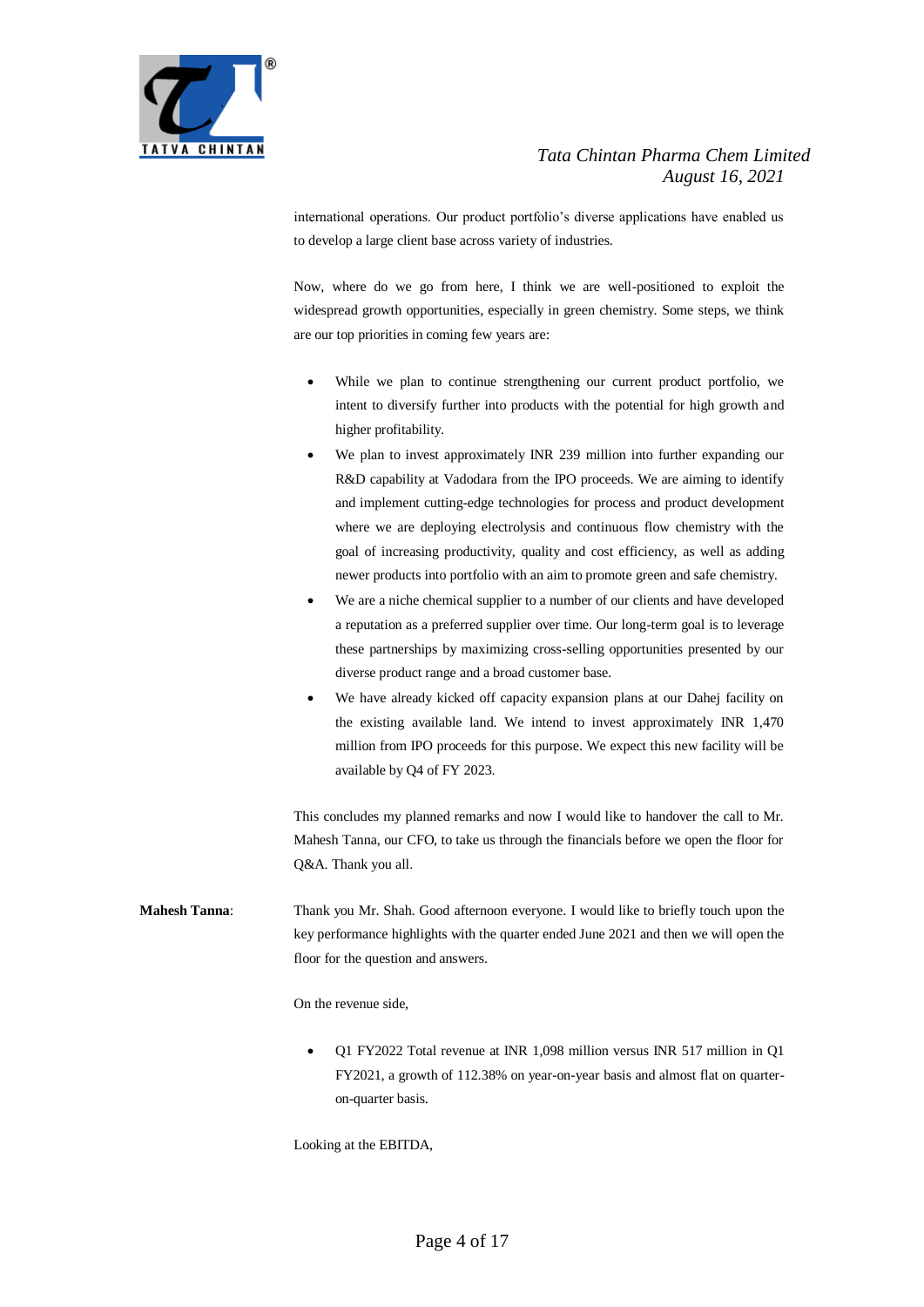

- Q1 FY2022 EBITDA (including other income) at INR 288.01 million versus INR 105.13 million in Q1 FY2021, growth of 173.96% on year-on-year basis and growth of 6.44% on quarter-on-quarter basis.
- Q1 FY2022 EBITDA margin at 26.23% versus 20.33% in Q1 FY2021 and 24.32% in Q4 FY2021.

Despite the challenging environment, we have delivered our performance, margin of the company have expanded by 590 basis points on year-on-year basis and 191 basis points on quarter-on-quarter basis.

Now coming to the profit after tax,

 Q1 FY2022 PAT at INR 231.46 million versus INR 67.10 million in Q1 FY2021, a growth of 244.95% on year-on-year basis and 9.60% on quarteron-quarter basis.

This resulted in the earnings per share being at

 INR 11.52 during Q1 FY2022 versus INR 3.34 in Q1 FY2021, which is 244.91% increase year-on-year.

We have got listed on  $29<sup>th</sup>$  July 2021 and subsequently we got IPO funds for our capex. We have already kicked off the excavation work at the project site and started issuing work orders, mobilizing resources and will accelerate work in coming days. As on date, we have not yet utilized funds from IPO process for capex.

That concludes the updates on financial and we will now open the discussion for Q&A.

- **Moderator**: Thank you very much. We will now begin the question and answer session. The first question is from the line of Nav Bhardwaj from Anand Rathi. Please go ahead.
- **Nav Bhardwaj**: Good evening gentleman. Congratulations on a great set of numbers. My key question would be in this troubling times where most of the companies are getting raw material pricing pressures, how have we managed in order to increase our margins and second would be that as we are majorly an export oriented company what is the situation in terms of packaging, shipping, and moving our product abroad in these troubled times where most of the companies are facing when it comes to shipping?
- **Chintan Shah:** We are fortunate that most of the raw materials that we are using have remained more or less stable, also in the past we have instances when raw material prices had been fluctuating but by virtue of the products that we are into and based on our long relationships with the customers, we were fortunate enough to pass on certain price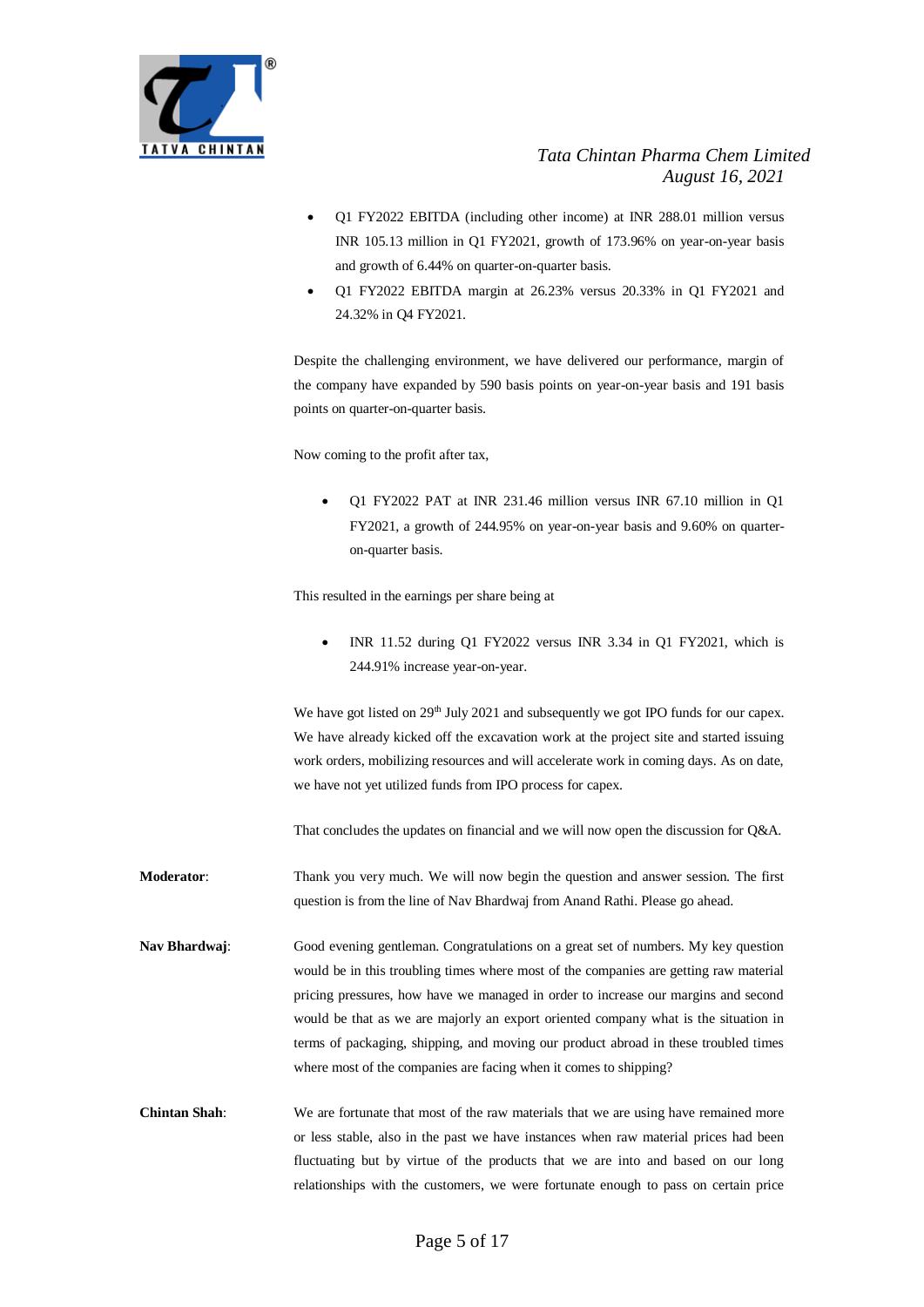

increases to the customers. Now coming to your point of logistics, yes that is definitely a big challenge in these days, so to manage this challenge we are maintaining quite a healthy pipeline of raw materials as well as certain stages of finished products as well so that we are able to meet the desired timelines given by the customer. Also as you know we have two overseas subsidiaries, so our key market areas US, Europe, we try to maintain an emergency inventory stock for the key customers so this typically helps in case of any kind of delay that we perceive, we are able to cater to those delays from our warehousing locations. In terms of managing the dispatch schedules because it is definitely a severe scarcity in terms of containers availability or shipping line schedules, we have defined dispatch schedule quite in advance, so basically we try to get our bookings at least three or four weeks in advance wherever it is possible so that we are not getting issues in terms of maintaining those dispatch schedule. So fortunately yes we have faced some issues but not in a big way.

- **Nav Bhardwaj**: That's great to hear, so we had good quarter and this is extra things in a capacity expansion that we have done, is this assumption correct that our EBITDA, is this maintainable run rate?
- **Chintan Shah**: Basically as you know we are into four different product categories and it is a broad portfolio of products within each individual category so defining individually product margins are definitely different among the products, so there may be certain variations at times when you have a different product mix that you sell quarter-on-quarter basis but more or less we are pretty much confident that we will be able to maintain a healthy EBITDA margins.
- Nav Bhardwaj: Fair enough. Thank you so much and all the best.
- **Moderator:** Thank you. The next question is from the line of Pawan Kumar an investor. Please go ahead.
- **Pawan Kumar:** I want to know regarding supercapacitor battery what is your future plan?
- **Chintan Shah:** We are manufacturer of the electrolyte salts for supercapacitor batteries, so basically you can say that we are manufacturing the heart of those batteries. This is the most important part of the battery material, probably it seems you are pretty much aware that supercapacitor batteries have variety of applications that are coming up, currently you have successful applications into regular automotive cars for the start and stop function as well as you have already existing commercial applications into hybrid EV vehicles as well as a very strong upcoming demand in terms of applications into solar energy storage devices. So supercapacitors are nothing but high energy storage devices, so we foresee that this is a category which has a very good potential for future growth.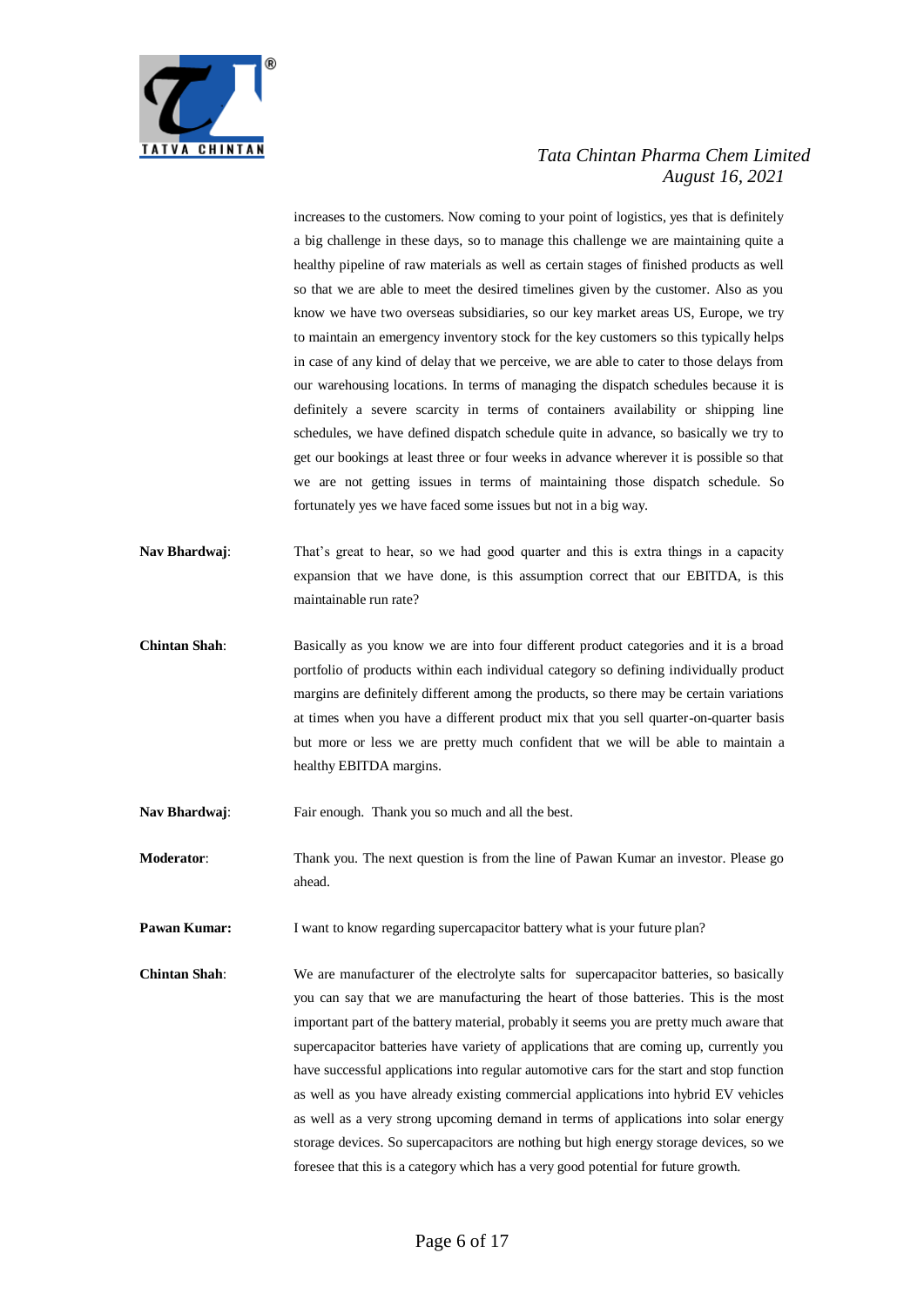

**Pawan Kumar:** But your revenue from that is only 1% or 2% right? **Chintan Shah**: Yes, so this is basically a new category, the commercial applications are just beginning to be explored and deployed so this is kind of an initial phase of the technology adoption and going forward we may see some interesting times to come. Pawan Kumar: Thank you. **Moderator**: Thank you. The next question is from the line of Saurabh from Asian Market Securities. Please go ahead. **Saurabh:** Thank you for the opportunity. if you could give us the breakup in terms of revenue from SDA, PTC and other segments for Q1 FY2022 versus last year same quarter? **Mahesh Tanna**: This quarter our SDA has contributed around 52% and that has actually also contributed around 41% in FY2021, PTC has contributed around 21.5% and for FY2021 PTC contribution was around 27.5%, electrolyte salts has 1% contribution during this quarter as against the 1% for FY2021, and PAC has 25% contribution during this quarter versus annually 31%. **Saurabh:** Okay and just wanted to understand better in terms of this cycle is there any quarter where we see a better growth or better revenue on the quarterly basis? **Chintan Shah**: Basically it all depends on how the customer schedule their production campaigns so based on that there is definitely possibilities of having variety or change in terms of product mix that we sell on quarter-on-quarter basis but there is no impact in terms of being seasonal or something like that, it is purely based on how customers plan their production campaigns and based on that we are able to sell particular products from particular product category. **Saurabh:** If we look at the percentage growth in SDAs, it is definitely much better in this quarter so how should we look in terms of the full year and how is the order book position? **Chintan Shah**: You are aware that the applications of SDAs are going into manufacturing of specific Zeolites and this application goes primarily into two categories, which we are catering to, one is into manufacturing of refining catalysts and another for emission control in to BS-VI emissions norms, so going forward we see it has a good future because the world over you see most of the governments are pressurizing on going towards better environmental control so this product typically you should see a good demand in coming years as well.

**Saurabh:** Okay. Thank you.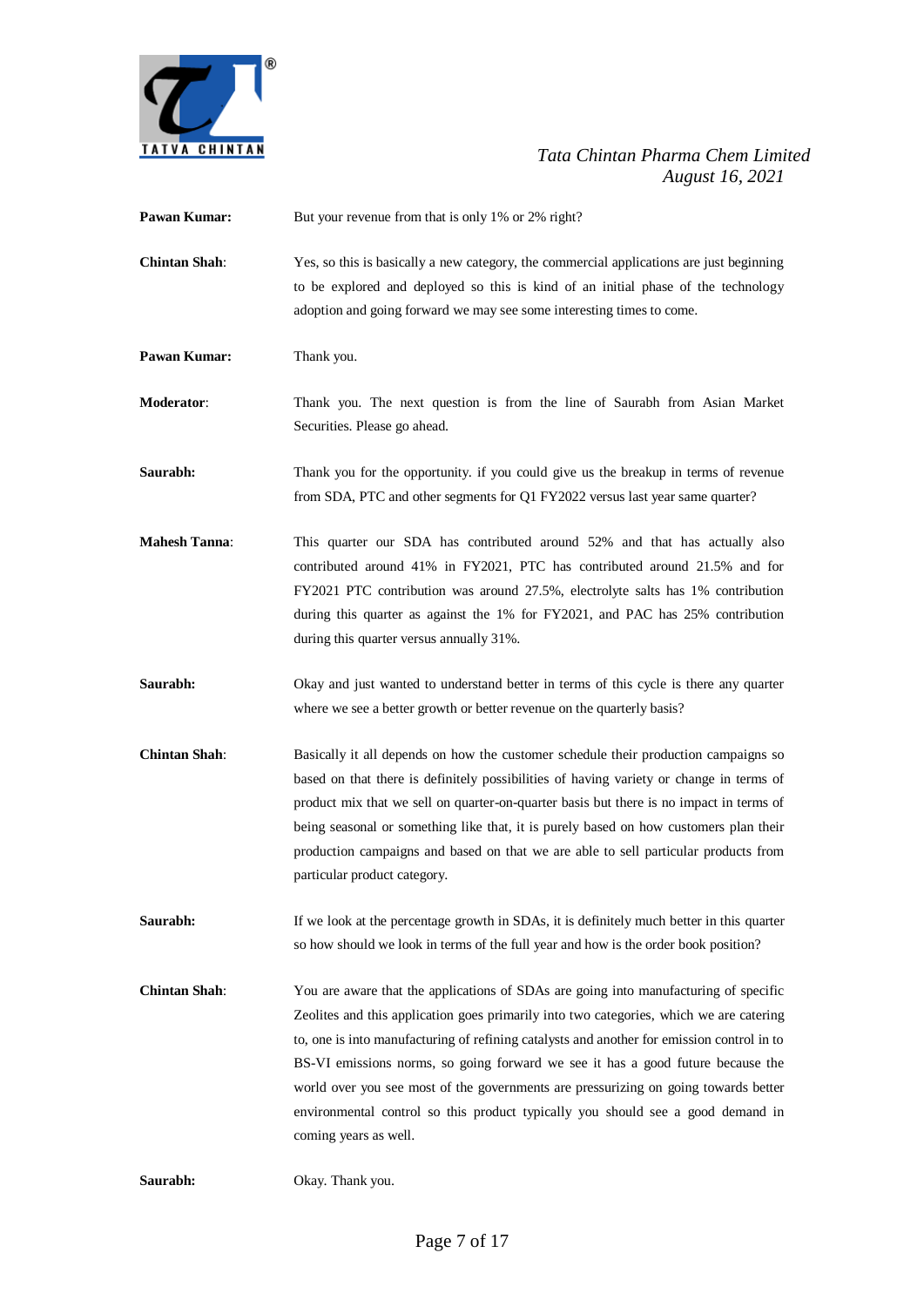

**Moderator**: Thank you. The next question is from the line of Jagvir Singh from Shade Capital. Please go ahead.

**Jagvir Singh:** Congratulations for the good set of numbers. Just want to understand where we see our company in the next three to five years and what is the impact of China plus One theory in our company?

**Chintan Shah**: In terms of seeing our company over the next three to five years, I would say we are positioning ourselves to be a superspecialty manufacturer, so if you see our product range in terms of SDAs, we are the sole manufacturer in India. In terms of electrolytes salts for supercapacitors, we are again the sole manufacturers in India, even the glyme, which is a specialty chemical having applications as solvent again we are the sole commercial manufacturer in India, so this is how we intent to position ourselves to be into chemistries which are sustainable, which are green chemistries, which are predominately R&D driven where you may find it difficult to see competition creeping in, so this is how we intent to position ourselves into niche chemistries as well as niche product areas and in terms of China Plus One policy question, our pharma and agro intermediate segment, the last category where we are into, this primarily has come into existence because of the China Plus One policy, so our existing customers you know the large pharma and agro customers predominately knowing our R&D capabilities had approached us in point in time and given us this opportunities, which we were able to successfully cater to. This whole category is basically thankful to the China Plus One policy, which is now typically contributing about 25% to 30% of our revenue and we see these kind of opportunities coming our way much frequently than we would have anticipated in earlier years.

**Jagvir Singh:** In terms of numbers, any target, internal target for the next three years?

- **Chintan Shah**: See basically the product portfolio is good, the areas where we are into is also very niche and quite fast growing, so I would not be able to put up exact numbers but we see a good growth over the next three years.
- **Jagvir Singh:** We had a super growth in the last three years, so I just want to understand can we continue with this trend?
- **Mahesh Tanna:** if you look at our expansion plan, we are seeing some opportunities in our current product portfolio, hence we are expanding our capacities so that we can meet the future demand, obviously there is a growth and we are actually targeting to achieve the potential growth available to us, and hence we are going for capex.
- **Jagvir Singh:** Thank you very much. That's it from my side.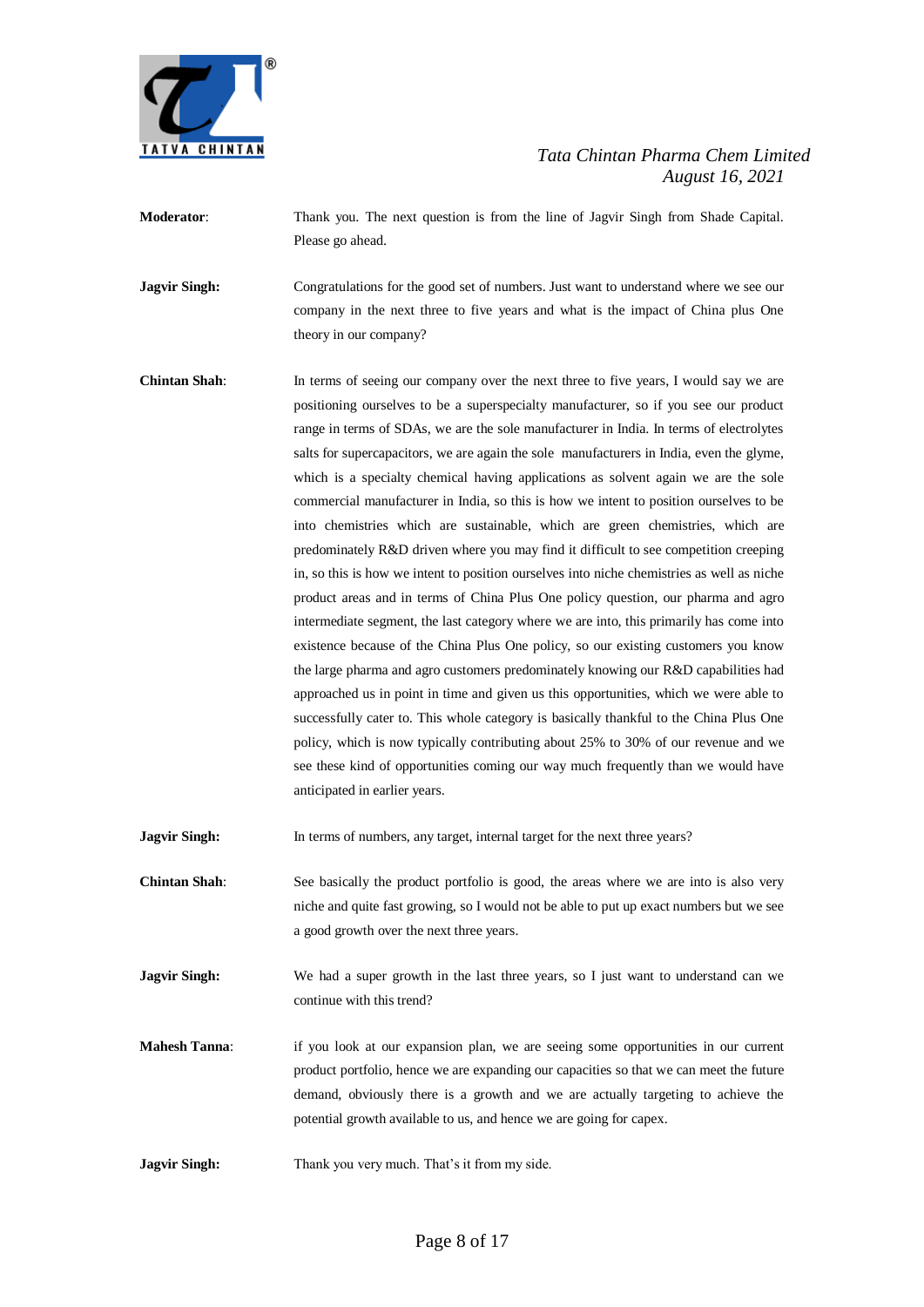

**Moderator**: Thank you. The next question is from the line of Ankur Periwal from Axis Capital. Please go ahead.

**Ankur Periwal:** Good evening. Thanks for the opportunity. if I refer to your opening remarks, you did mention capex for existing products as well as a newer one, just trying to understand the newer opportunity better, how much time does it typically take for us to get a product approval for the newer ones and accordingly commercialize and sale appropriation there?

- **Chintan Shah:** So Ankur by virtue of the products that we are into these are the high purity substances, very special applications, the end markets are super sensitive so because of that the entry barriers are very strong, so anything that we develop today typically takes about anywhere between two to six years or probably sometimes even seven years to go into full scale commercialization, so this may happen in steps right from sampling to pilot scaling to production campaign and then to a final commercial production campaign, which may end up anywhere between two to six years of a timeframe. So of course the product entry barrier is very strong so anything that comes in to acceptance levels is also taking a lot of time, but I think this is simultaneously also a benefit for us because the same issues would be faced by any upcoming competition if any would have to undergo similar process, so nothing can come into competition overnight.
- **Ankur Periwal:** sure and will it be fair to assume that there will already be a work in progress products on which we would have done our R&D historically and probably those approvals are expected over the next coming year?
- **Chintan Shah**: Yes it is an ongoing process, basically if you see our R&D has three verticals where we work through, one is a normal organic synthesis which is a typical organic synthesis lab, where we do a lot of phase transfer catalyst and pharma and agro intermediates applications, then we have another lab where we do electrodialysis where we typically end up doing lot of structure directing agents and possible new organic molecules, which we can convert from conventional chemistries to electrolytic chemistry, which is of course a green chemistry and the third and the most recent vertical that we have since about last one-and-a-half two years is vertical where we are focusing on developing continuous flow chemistry processes, so we do have products in pipeline in all the three verticals. There are certain products which have already been supplied in terms of samples, certain products have been on pilot scale, certain products are into advanced stage of production trial, so yes we are in queue with lot of opportunities going forward.

**Ankur Periwal:** Sure, next question on our contracts with the customer. You did mention that raw materials are pretty stable for us in the last quarter and there was no significant impact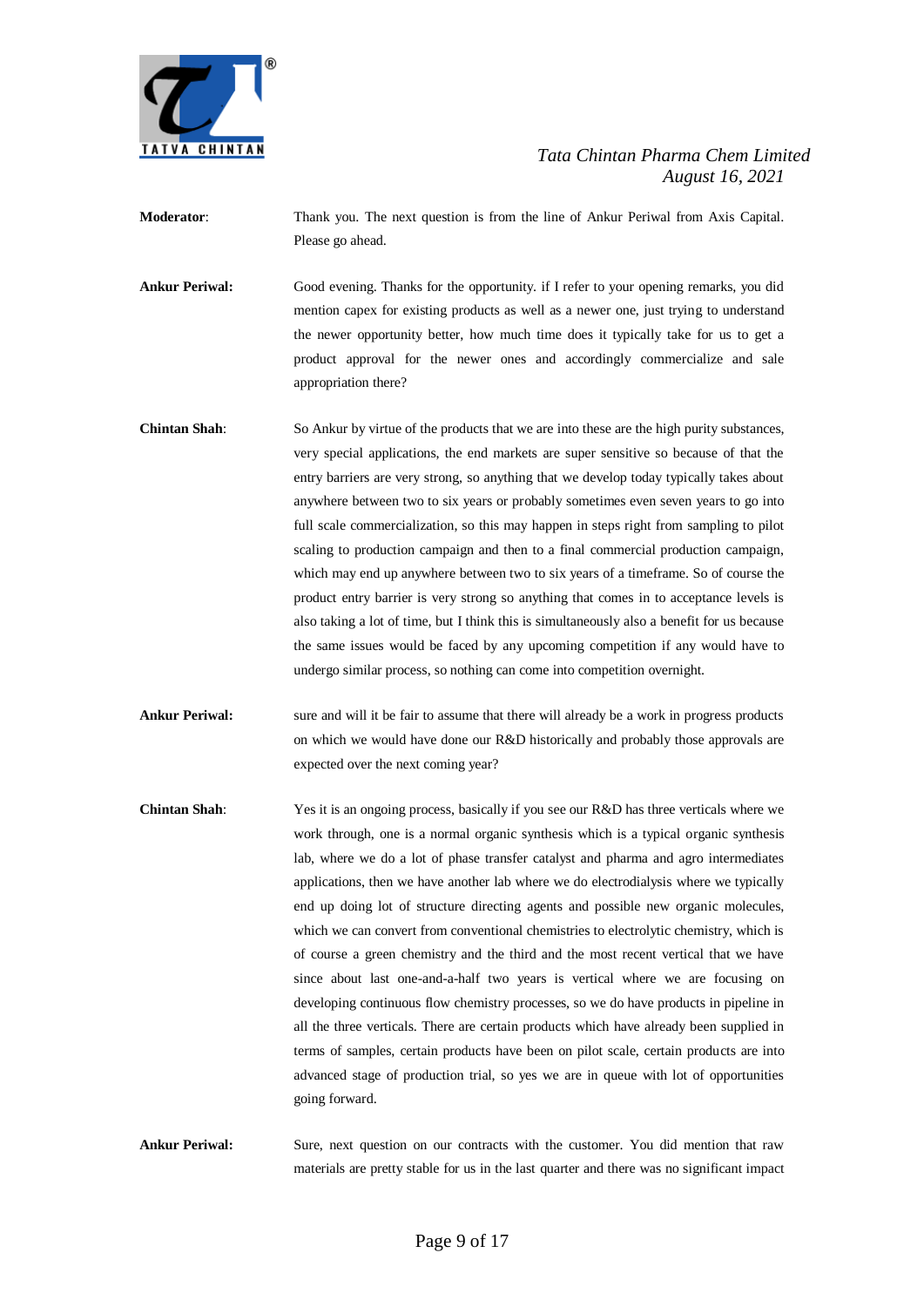

on the margin, how are the contracts termed, is it the proportion of long-term, shortterm and the pass through of raw material inflation if any?

**Chintan Shah:** So basically the way the major customers that we are working with is functioning, not on actual contract basis but most of this major part of our business works in terms of annual forecast system. So typically a customer indicates this is the potential volume that they would buy for this year and probably the next year as well, so typically a one or two year forecast is being given and this is basically being given to ensure because the products where we are into there are very few global manufacturers as well so this kind of forecasting system has been designed so that we can keep ourselves updated in terms of our production capabilities or wherever we may foresee a short fall, we can take adequate actions well in advance. So we do not have any such long term contracts or stuff like that but it is based on forecast systems that we clearly understand what potential demands would be in this year and probably the next year as well. Again to answer the later part of your question, we had instances last year because of COVID times when the COVID pandemic happened, there were lot of products which vanished because of supply issues and there were drastic impacts on raw material pricing as well, availabilities were an issue so we were fortunate enough by way of our relationships with customers or probably the way we have shown transparency to the customers when we were in a benefit mode, we have passed on those benefits to customers in the past and similarly when we were in a trouble time, customers also equally supported us by absorbing those kind of raw material cost increase so that is the reason probably why we could even have a good last year when everyone practically was struggling in terms of margins.

- **Ankur Periwal:** Sure. That's helpful and just one followup to the earlier one for the newer products that we are doing and for the existing portfolio that we have, how much is more crossselling, which is basically existing customers we are selling more products or the newer products are being made for those clients and how much of it will be largely for the newer set of clients and customers for whom we would have gone for a product approval, etc.
- **Chintan Shah:** I would say 75% of the new product development campaign that is being carried out day in and day out is probably for the existing set of customers, so it does not mean that let us say for example a customer of SDA uses an x product and in future they intent probably to use a y product, so those kind of R&D opportunities come to us, the developmental part of futuristic products also come to us so I would say 75% for the existing customers and probably 25% to tap the unknown territories or the unknown customers.

Ankur Periwal: Sure. That's very helpful. Thank you and all the best.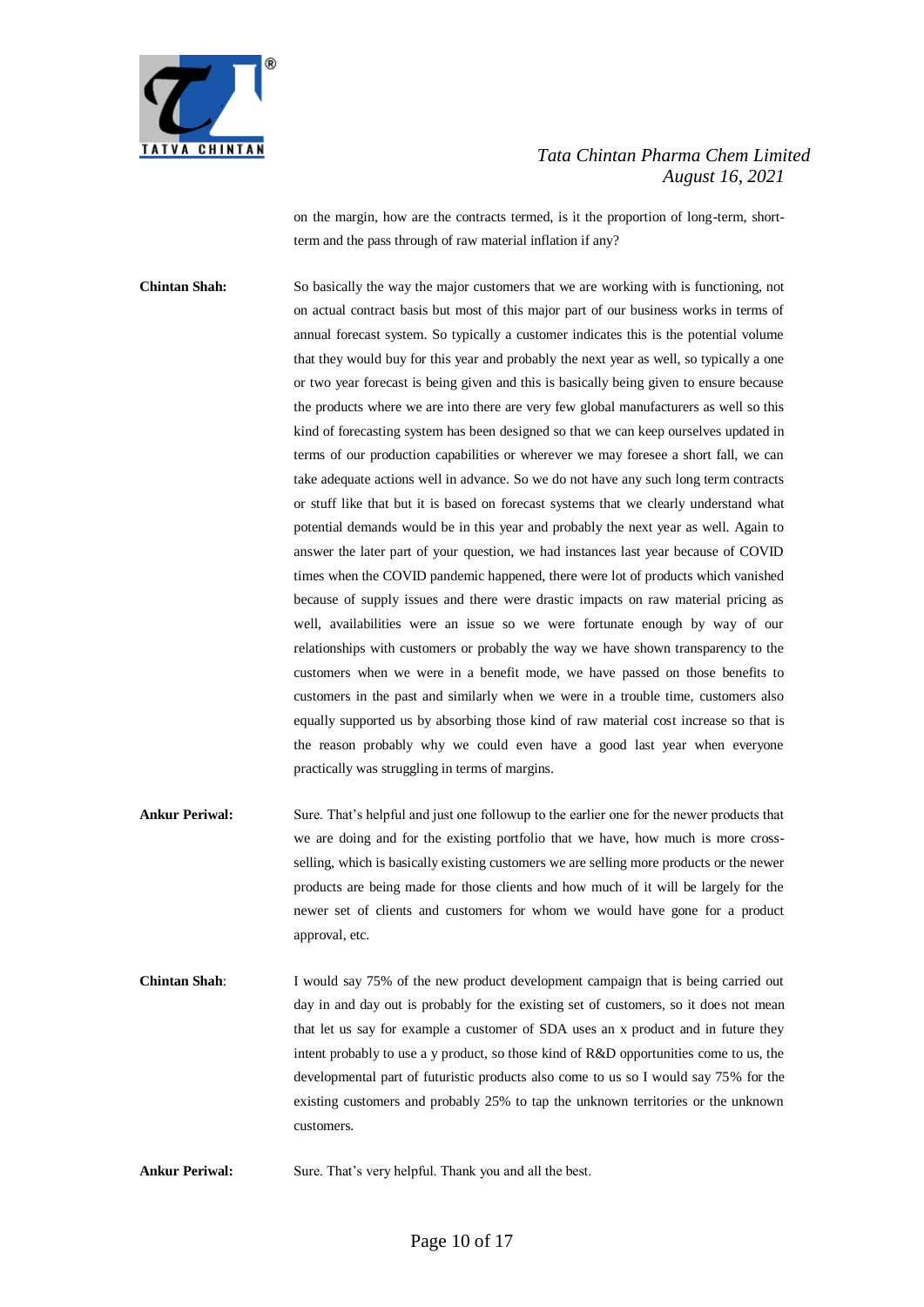

**Moderator**: Thank you. The next question is from the line of Archit Joshi from Dolat Capital. Please go ahead.

**Archit Joshi:** Thanks for the opportunity. my question is largely on the SDA side of the business, we do appreciate the fact that we have decent bit of R&D muscle and we are trying to introduce new products and the growth in SDA would largely be more than the other segments that we have, I was just trying to understand on a very qualitative basis as to on SDA side how are we planning to grow higher than the industry since you have mentioned in the DHRP also that is a largely concentrated market, so what kind of marketing strength, business development strength would be required and how are you seeing this business grow maybe on a three year or five year basis?

**Chintan Shah**: So if you see these kind of technologies where the SDA deployment happens, basically global companies where most of this new developmental work happens is typically in the geographies of US and Europe, so these are the defining geographies from where this technologies are arising, so basically to have an advantage or let us say not to have disadvantage in those geographies, we have established our wholly owned subsidiaries in US as well as in Europe and in both these locations we have very well experienced people taking care of our marketing and presenting Tatva Chintan in front of the customers, so probably this has shown extremely good results you can see the growth in terms of SDA that has happened in the last three to three-and-a-half years of timeframe and beauty of this whole part is it took us two, two-and-a-half years to establish confidence with the customer because since we were new supplier at that time, the confidence had to be built, which eventually we could build up a good level of confidence with his customers in terms of supply ability, in terms of consistent quality, packaging and logistics and maintaining stocks at various locations and meeting the delivery schedules. Because of this consistent delivery of excellent services and quality of the products and also meeting with their pricing part also, so you need to be competitive at the end of the day, because of all these virtues the beauty is that now we have started getting invitations to participate in the development products for the future demands, the next future SDAs, what would be it like the customers are doing a lot of R&D work in terms of applications into automotives or into catalyst applications or refining catalyst applications or chemical catalyst applications so these kind of newer molecules are coming by our way where we are able to deploy our R&D capabilities and start to offer our services and once you have this opportunity, the most important benefit that you derive is they have done a development using your product so the first opportunity when it comes in terms of commercialization would definitely come our way, so this is something very important development that has happened over the last one, one-and-a-half years' timeframe.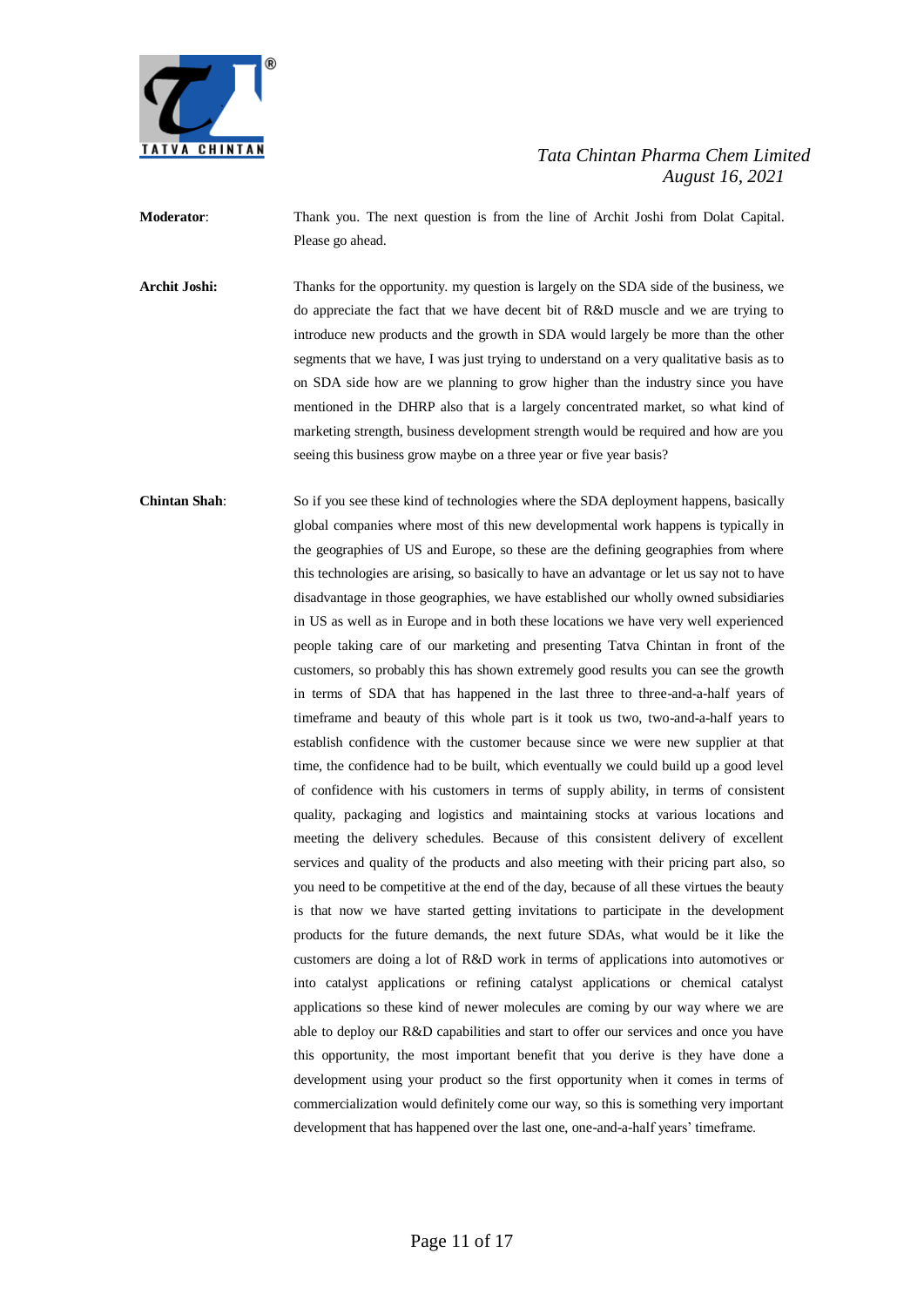

- Archit Joshi: You mentioned earlier in one of your comments that FY2021 probably could have been better year because some of the products could have been going into key applications like autos, they must have seen a higher volume growth so let us consider that your volumes in those brackets would probably come back to normal but what about the new products, how is the acceptance that you would be going ahead maybe three years, five years down the line, how much time do they take to accept your new product and try and apply it in different other segments or in auto product matters, so how can we see growth happening on the new products?
- **Chintan Shah**: This is an ongoing continuous process, this process got little bit delayed or got derailed during the COVID times where even the R&D teams of our customers had to work from home, so most of this approval process has almost come to a standstill but I believe since November of last year, things have been back on track, of course some of the approvals which we were expecting to happen in this year probably are delayed by almost six month timeframe, but in terms of existing demand of the product it has been back on track since November of last year and this approval process is an ongoing process and as I explained in one of the earlier questions this is a strong entry barrier area where typically it is a two year to six year timeframe where you get approvals and you see commercialization happening.
- Archit Joshi: Right, okay. Thanks a lot.

**Moderator**: Thank you. The next question is from the line of Nikhil Rungta from Nippon India Mutual Fund. Please go ahead.

- **Nikhil Rungta:** Thanks for this opportunity. just one question from my side, what type of order book are we carrying in hand as on date?
- **Chintan Shah**: As I told you we typically have a good order book for the next six months' time, so up to December we have a visibility because that is the way the system works so you get those kind of orders probably three or four months in advance where you are able to execute them on time because most of these SDAs are kind of the products where we are predominately into export so the lead time to the customer is also quite high, whereas this whole system typically works in terms of forecast system so in terms of order books, I would say we have good decent order book up to December that is the visibility.
- **Nikhil Rungta:** Okay. On the margin side, you have mentioned that you have decent visibility on the margin though some variations might be there but it should be a good number, just wanted to check from the current level of the margins of the current quarter do you see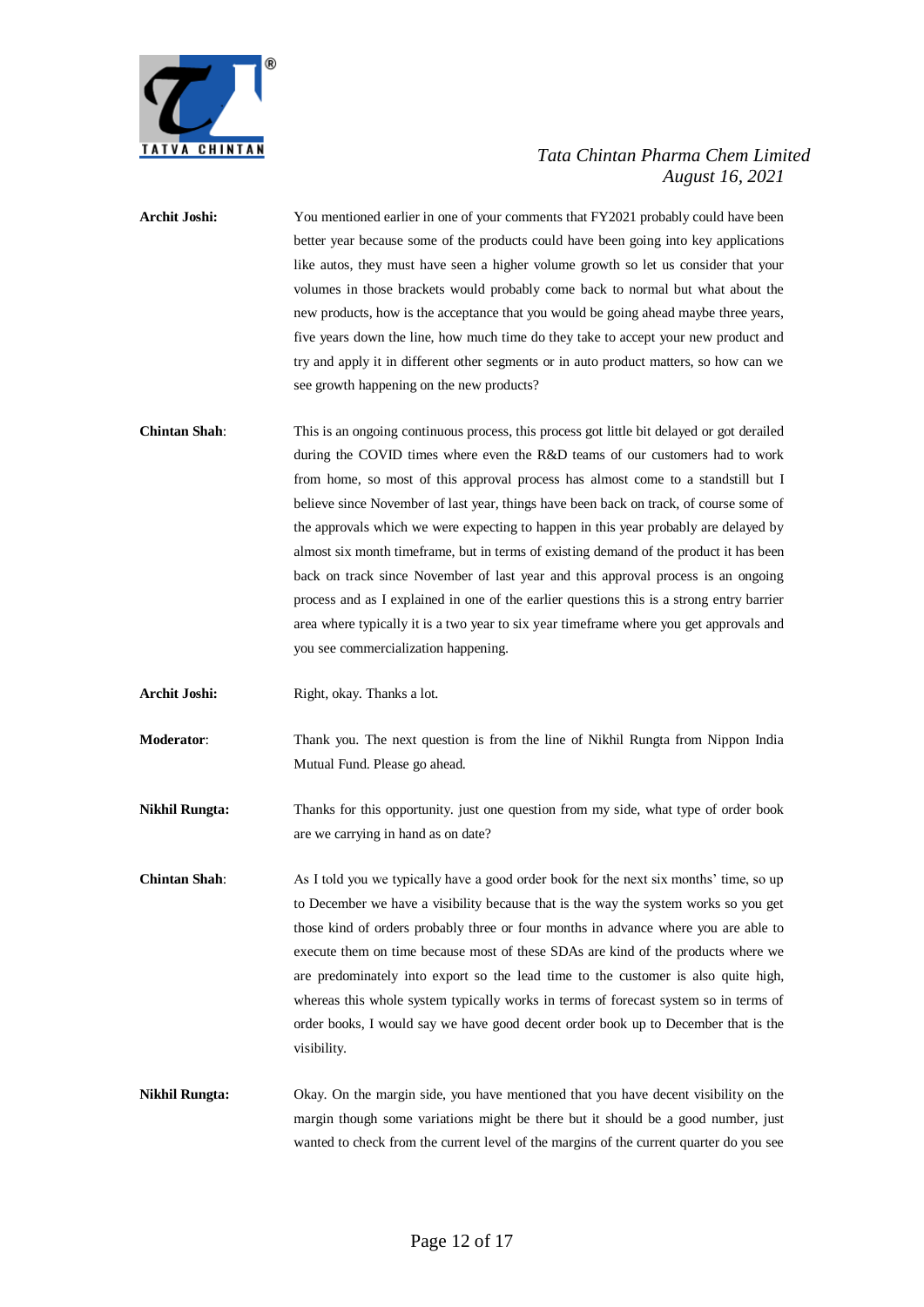

our margin expansions from these levels as well or on a sustainable basis, I mean the current quarter's margin would be sustainable.

**Chintan Shah**: Earlier also in one of the questions I told that we are into variety of product categories and number of products in each individual category, with each of them have a different variety of margins, so it is usually very difficult to gauge as in terms of quarter-onquarter basis because the product mix keeps on changing, this you can even observe from our past one year or two years records you may see there is a different product mix that keeps on happening so based on what product mix we are able to sell, the margins may vary plus or minus but I think we are more or less in the range where we expect that these are sustainable margins.

**Nikhil Rungta:** Actually what I wanted to check that if I look from next few years timeframe say two to three years' timeframe so currently we are at 24% margin level, do you see the sustainable margin to be at 24% or say 26, 27 odd percent type of things?

**Chintan Shah**: I would rather prefer to choose a range rather than picking up a specific number, I would say plus or minus 2% range let us say from 23% to 27% or 28% margin is what I would like to choose, again this going forward when you are asking in terms of 3 to 5 years of range, I would say the things that we are doing in R&D if things click up well and we are into a better categories or better efficient products or very niche categories, then this can expand so it all depends on how successful we are in terms of developing the products, though we are very hopeful that we are doing a very good job when we are talking of developing new products or developing newer technologies but probably I do not have a very clear and very precise answer to this, but I would say margin range of EBITDA of 23% to 27%is what I would presume is pretty much sustainable.

**Nikhil Rungta:** That's quite helpful. Thank you so much.

**Moderator**: Thank you. The next question is from the line of Dhruv from HDFC Asset Management. Please go ahead.

**Dhruv:** Thank you. Relatively a smaller thing but the interest cost seems significantly increased on q-o-q basis and even on a y-o-y basis is it some abnormal there?

**Chintan Shah**: No basically we were into this IPO mode, so lot of our surplus funds got drawn into meeting with those ongoing expenditures. also if you see our numbers in the last five or six months or so right from January quarter onwards so January to March and then again this quarter, there is a very significant sudden growth in terms of sales so that is also caused us to expand our inventories, also our debtors collection has shot up because of very high increased sales so this has caused us to use larger amount of our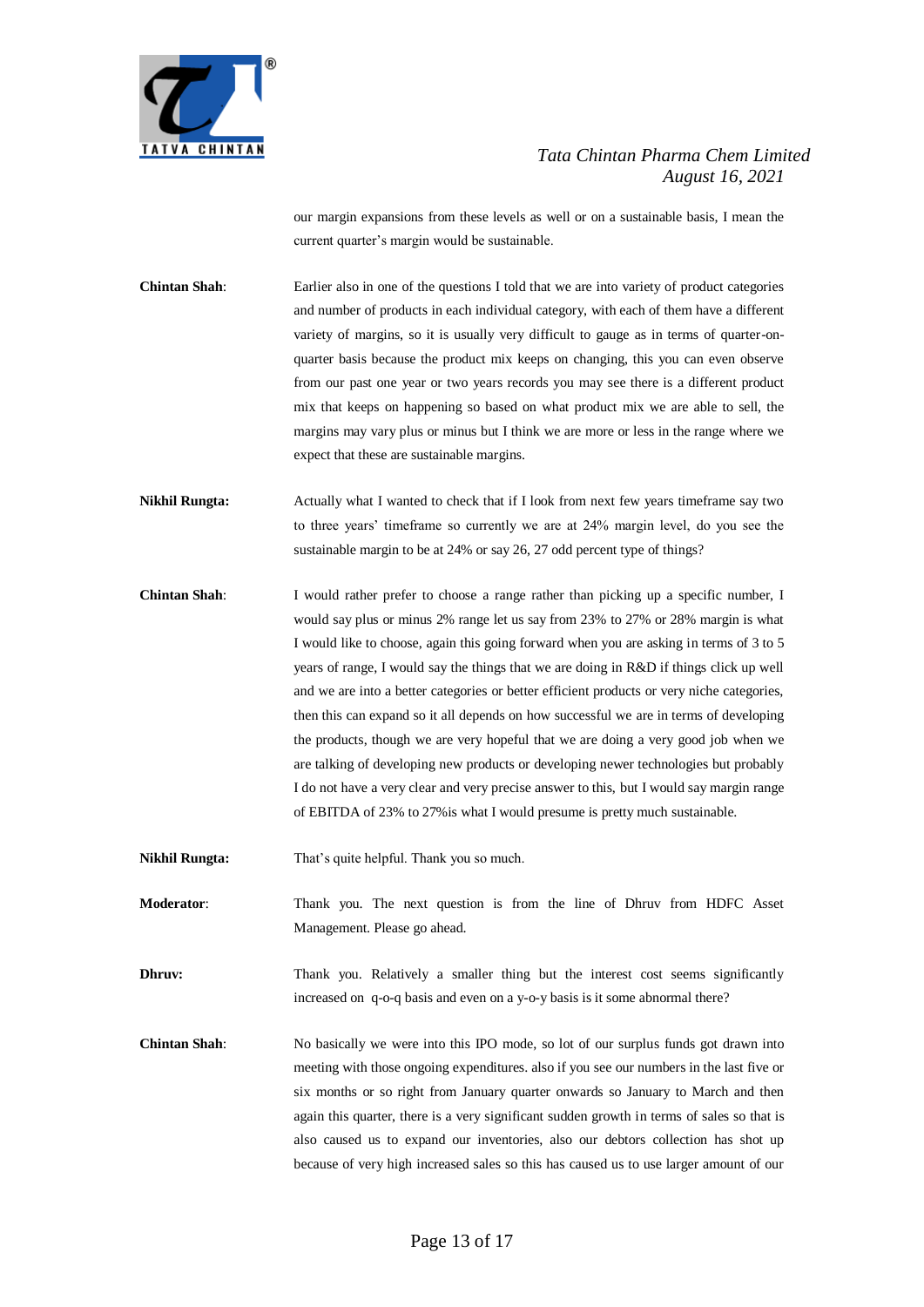

working capital cycle, now once we have sold the products started selling higher volumes from January onwards and the realization have started to kick in, this has probably a temporary phenomenon where two factors coincided, one is the IPO expenses for which our surplus cash got drawn into and secondly significant increased revenues you see so because of that our working capital requirement shoot up drastically. this is probably the reason why you are saying an increased outflow in terms of interest.

- **Dhruv:** Got it. and similarly there is an increase in the other income also again it seems one off but if you can help us here?
- **Chintan Shah**: This is basically coming from the export benefits you know you have those duty drawbacks and stuff like that but I think precisely this answer can be given by Mahesh bhai.
- **Mahesh Tanna:** This is predominantly coming from foreign currency fluctuations.,
- **Dhruv:** This can probably continue on high level, so this one thing from your previous answer is there a significant difference in terms of the working capital cycle, when I say working capital cycle including the inventory, the purchases you make and the suppliers that you pay between our SDA business and non-SDA business part of which is of course forward integrated, so I am not sure how we can mix it?
- **Chintan Shah**: I would say this is a very good question because what happens in SDA particularly, SDAs and electrolyte salts are particularly two categories where customers also produces on kind of campaign basis, so they have multiple suppliers for the same products so when they are running the product using our raw material, our demands may shoot up and then again come down to a little lower levels when they start using the competitor's product, so because of this what happens is that there may be a lean phase but we continue to produce so that when the uptake comes we are able to meet the delivery demands because the large quantum is ordered at a very short span of time, so this is virtually impossible to meet from a zero inventory level so to cater to this kind of typical business nature, at times you may see a larger inventories because we are continuously producing but not selling for a few weeks and then suddenly the demand sets in and then we are able to meet those short lead time demands the comes up, so this is the typical nature of the business and with increased forecast that we had so that was bound to happen that our inventories were going to be piled up otherwise we would never be able to meet with the delivery schedules of the customers.

**Dhruv:** You mentioned that you typically get a relatively an annual focus on your customers that approximately this is the volume that I would be demanding and is it fair to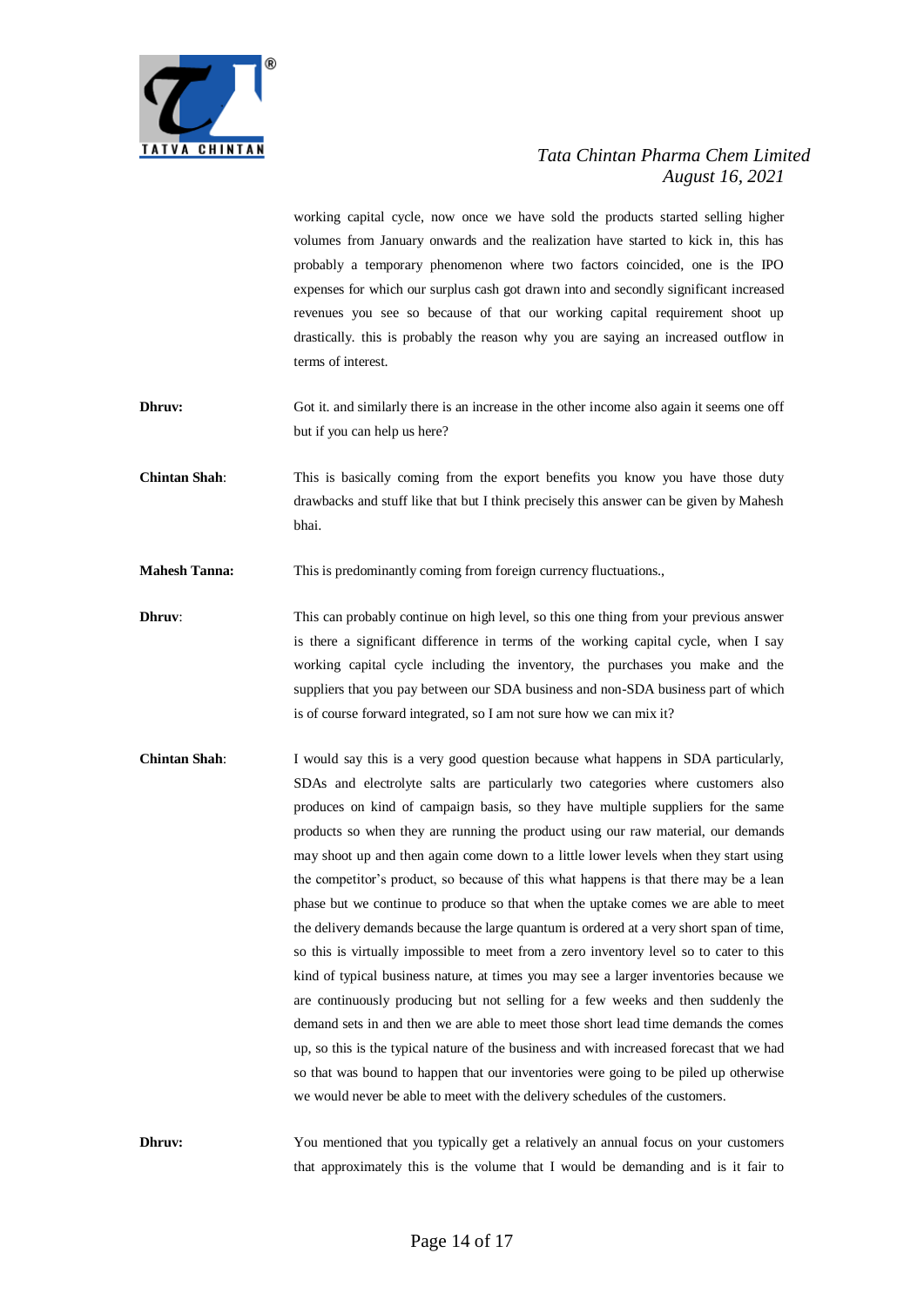

understand this is the annual broad number and on a moving basis we keep giving you say a three-month target or say two-month number that this is the actual quantity that I want is that how it functions?

**Chintan Shah**: Right absolutely basically our quarter in advance is what it works because typically it takes about four to five weeks as a lead time from shipment from our factory to customer's factory 5 or 6 weeks, so typically it is a quarter advance intimations that we get about the potential demands and they start placing orders accordingly.

**Dhruv:** So annual number to plan yourself better and then quarterly focus for delivery schedules.

**Chintan Shah**: Precisely.

**Dhruv:** Got it. That's very helpful. Thank you.

**Moderator**: Thank you. The next question is from the line of Neeraj Runthla from Mega Profits Consulting. Please go ahead.

- Neeraj Runthla: Congratulations on the good set of numbers. So in the news we have heard something about supercapacitor batteries being manufactured in India maybe in next five years by Reliance in joint venture with Ambree. Does the product which you manufacture going to these or it is not?
- **Chintan Shah:** When you talk of supercapacitors, so each supercapacitor would require an electrolyte solution to feed into that so this is where we are in to, this is exactly the chemistries and electrolyte salts what we produce are going into application of supercapacitor batteries, yes we are in to those similar kind of product ranges.

**Neeraj Runthla:** So may I ask you then currently for electrolyte salts you do not have any customers in India as of now?

**Chintan Shah**: That's true.

- **Neeraj Runthla:** So going forward in India let us say Mr. Modi highlighted yesterday regarding the clean mission, which he has so we would have ample of number of opportunities for the chemicals, which you manufacture to be used in India to be supplied maybe in collaboration to let us say companies in Europe or let us say to produce hydrogen, so would that be a fair assumption?
- **Chintan Shah**: I think that's an assumption but I am also equally optimistic as you sound today so this is what we also expect to happen and I hope it happens sooner than later.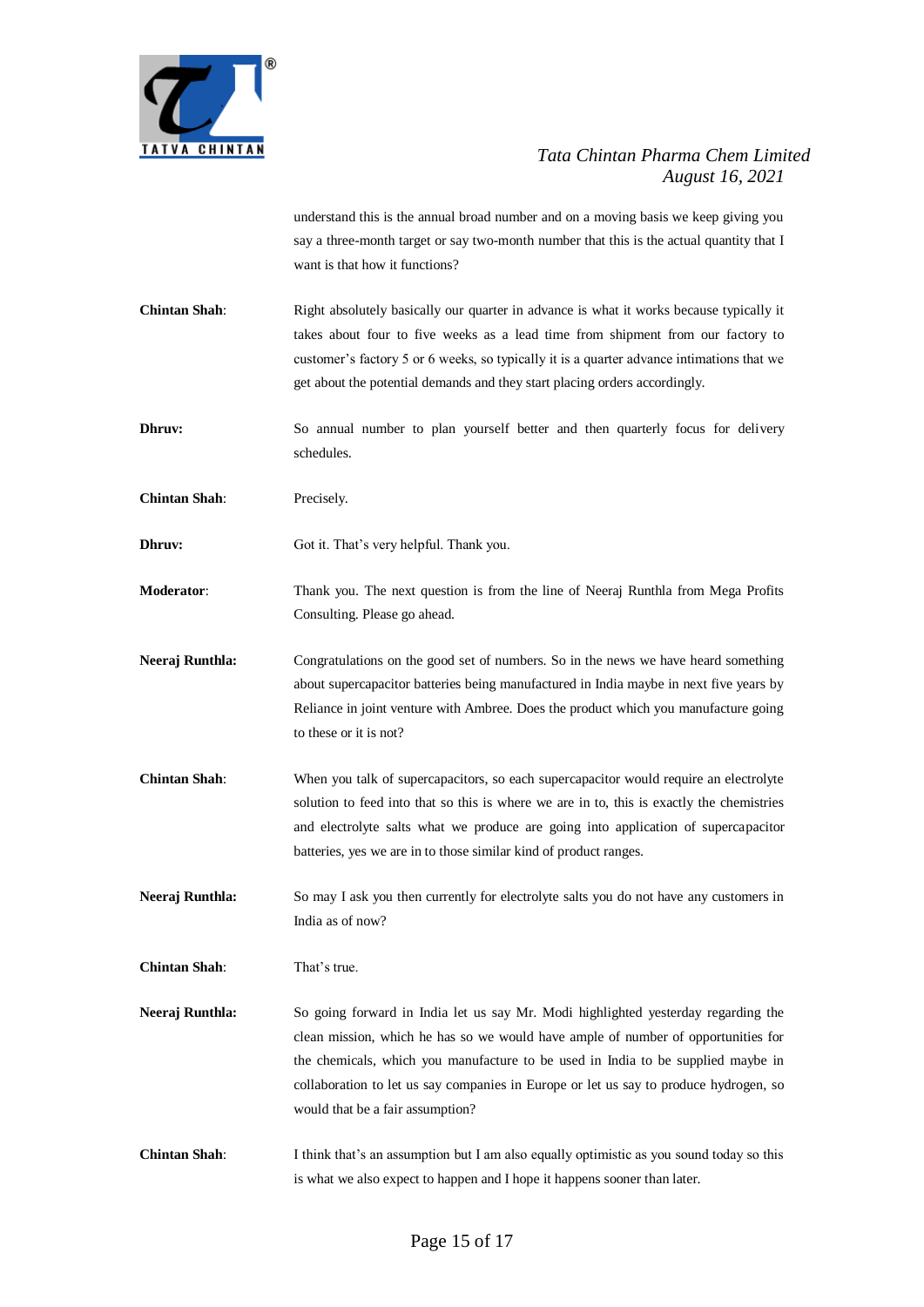

**Neeraj Runthla:** So that's about what I wanted to ask.

**Chintan Shah**: And that's why you know see particularly despite of electrolytes salts just having about 1 or 2% of our overall revenues, we still continue to show it as a separate category and not merge it into specialty chemical category this precisely the reason where we feel this is kind of a destructive technology that is coming up in terms of energy storage devices and we are also equally optimistic as you sound and we hope for the best to come in the near future.

- **Neeraj Runthla:** May I ask you maybe in your presumption how much is the horizon should we look at for better understanding of let us say your complete utilization of electrolyte salts, which you will be manufacturing maybe three years, four years, five years down the line.
- **Chintan Shah**: I would say four to five years would be a fair assumption though most of these categories, I mean supercapacitors, already China is growing very rapidly and our products are very well accepted into this market also probably supercapacitor end use may not be in China it may be elsewhere in the world but most of the supercapacitor production as of today is coming out from China and Korea, those are the tough markets to crack or to be into but we are pretty much successful in pushing our electrolyte salts and gaining popularity in terms of acceptance, in terms of good quality but I am not very sure probably whether one or two years down the line you may see a large scale supercapacitor manufacturer in India but yes four to five years' timeframe for the Indian market is a fair estimate.
- **Neeraj Runthla:** I just have one last question so let us suppose if the electrolyte salts is put into the battery for consumption so what may be the life of the battery, which would be it will be lasting for, is it continuous process or is it requires to be replaced?
- **Chintan Shah**: Basically when you talk of conventional batteries, you are talking of charging discharging cycle running into 1000s of times, probably 10 to 15000 times of charging discharging cycle so these batteries typically last you for 2.5, 3, 3.5 years so every 3, 3.5 years we end up changing the batteries in our automotives. Now when you talk of this kind of supercapacitor batteries, the beauty of these batteries is where you have this kind of batteries which run for a charging discharging cycles running into 100000 times and even larger so typically about 25 to 30,000 times of charging discharging cycles and running into few 100000 times so theoretically and this is where you know good quality of electrolyte comes into picture, so let us assume that your electrolyte has certain inherent impurities then this will tend to kill the battery sooner so this is the reason why it is such a super strong entry barrier area where the quality of the electrolyte will eventually define the life of the battery, so this is where we are coming